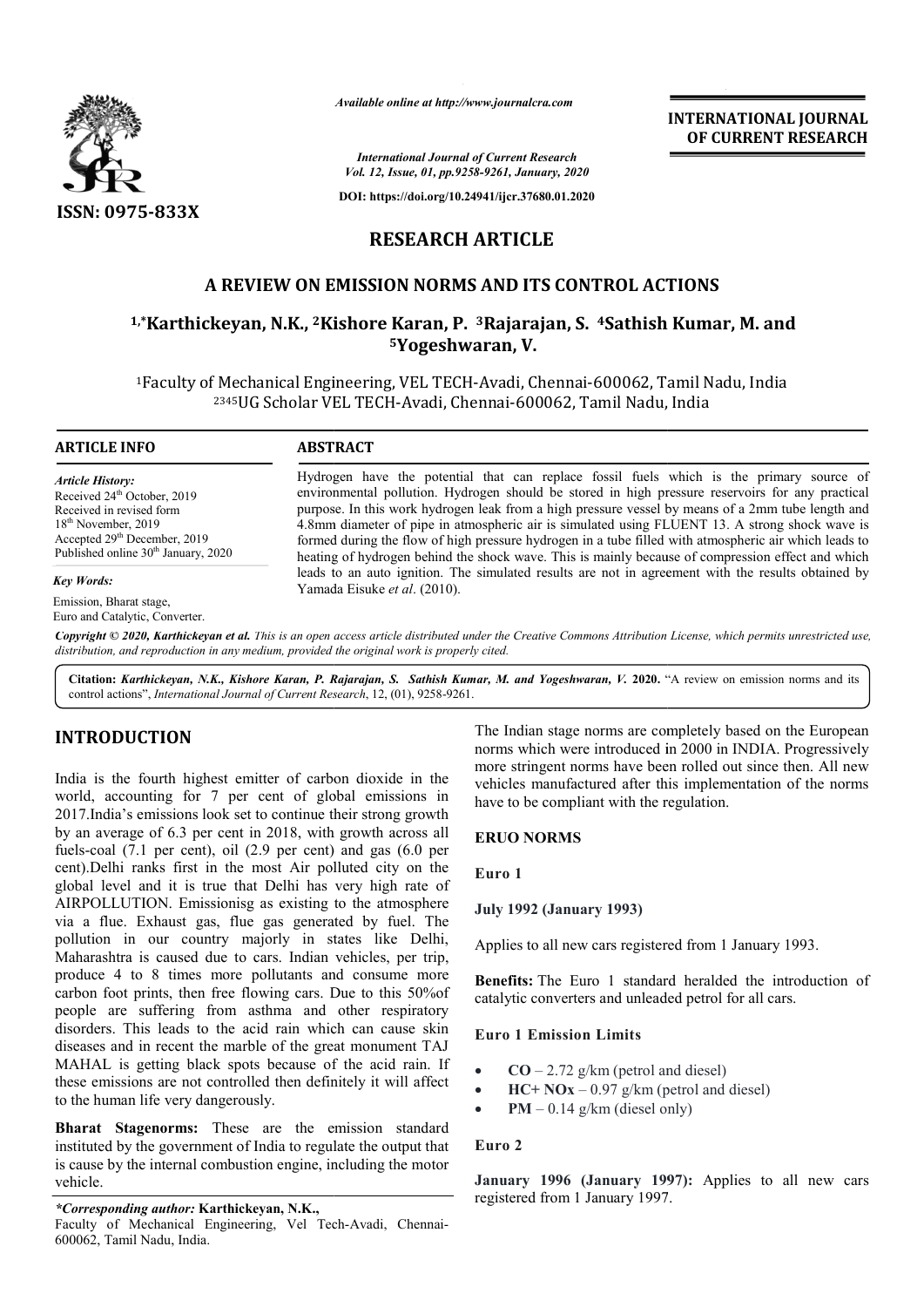| <b>STANDARD</b>                      | <b>REFERENCE</b>  | <b>YEAR</b>    |
|--------------------------------------|-------------------|----------------|
| <b>BHARATH</b><br><b>STAGE 1</b>     | ERUO 1            | 2000           |
| <b>BHARATH</b><br>STAGE <sub>2</sub> | ERUO <sub>2</sub> | 2005           |
| <b>BHARATH</b><br>STAGE 3            | ERUO <sub>3</sub> | 2010           |
| <b>BHARATH</b><br><b>STAGE 4</b>     | ERUO <sub>4</sub> | 2017           |
| <b>BHARATH</b><br><b>STAGE 5</b>     | ERUO 5            | <b>SKIPPED</b> |
| <b>BHARATH</b><br><b>STAGE 6</b>     | ERUO <sub>6</sub> | 2020           |

**Benefits:** Euro 2 standards introduced different emissions limits for petrol and diesel engines and reduced the acceptable levels of all four major emissions across the board.

Euro 2 emission limits (petrol)

- $\bullet$  **CO** 2.2 g/km
- **HC+ NOx** 0.5 g/km
- **PM** no limit

#### **Euro 2 emission limits (diesel)**

- $CO 1.0$  g/km
- **HC+ NOx** 0.7 g/km
- **PM** 0.08 g/km

#### **Euro 3**

# **January 2000 (January 2001)**

Applies to all new cars registered from 1 January 2001.

**Benefits:** Introduced separate limits for hydrocarbons and nitrogen oxide emissions for petrol engines, and a separate nitrogen oxide limit for diesel engines.

Euro 3 emission limits (petrol)

- $CO 2.3$  g/km
- $\bullet$  **HC** 0.20 g/km
- **NOx** 0.15
- **PM** no limit

Euro 3 emission limits (diesel)

- **CO** 0.64 g/km
- **HC+ NOx** 0.56 g/km
- **NOx** 0.50 g/km
- **PM** 0.05 g/km

# **Euro 4**

#### **January 2005 (January 2006)**

Applies to all new cars registered from 1 January 2006

**Benefits:** Significant reduction in the permissible limits for particulates and nitrogen oxides in diesel engines. Some new diesel-engined cars gained diesel particulate filters (DPFs) that trap 99% of particulates.

# **Euro 4 emission limits (petrol)**

- **CO** 1.0 g/km
- **HC** 0.10 g/km
- **NOx** 0.08
- **PM** no limit

# **Euro 4 emission limits (diesel)**

- **CO** 0.50 g/km
- **HC+ NOx** 0.30 g/km
- **NOx** 0.25 g/km
- **PM** 0.025 g/km

**Euro 5**

#### **September 2009 (January 2011)**

Applies to all new cars registered from 1 January 2011

**Benefits:** Heralded the introduction of diesel particulate filters (DPFs) for all diesel cars. A particulates limit was also introduced for direct-injection petrol engines. An additional limit on the number of particles emitted by diesel engines was also introduced for cars registered from 1 January 2013.

#### **Euro 5 emission limits (petrol)**

- **CO** 1.0 g/km
- **HC** 0.10 g/km
- **NOx** 0.06 g/km
- **PM** 0.005 g/km (direct injection only)

#### **Euro 5 emission limits (diesel)**

- **CO** 0.50 g/km
- **• HC+ NOx** 0.23 g/km
- **NOx** 0.18 g/km
- **PM** 0.005 g/km
- **PM** 6.0x10  $\textdegree$ 11/km

#### **Euro 6**

#### **September 2014 (September 2015)**

Applies to all new cars registered from 1 September 2015.

**Benefits:** A 67% reduction in the permissible levels of nitrogen oxides in diesels and the introduction of a particle number limit for petrols.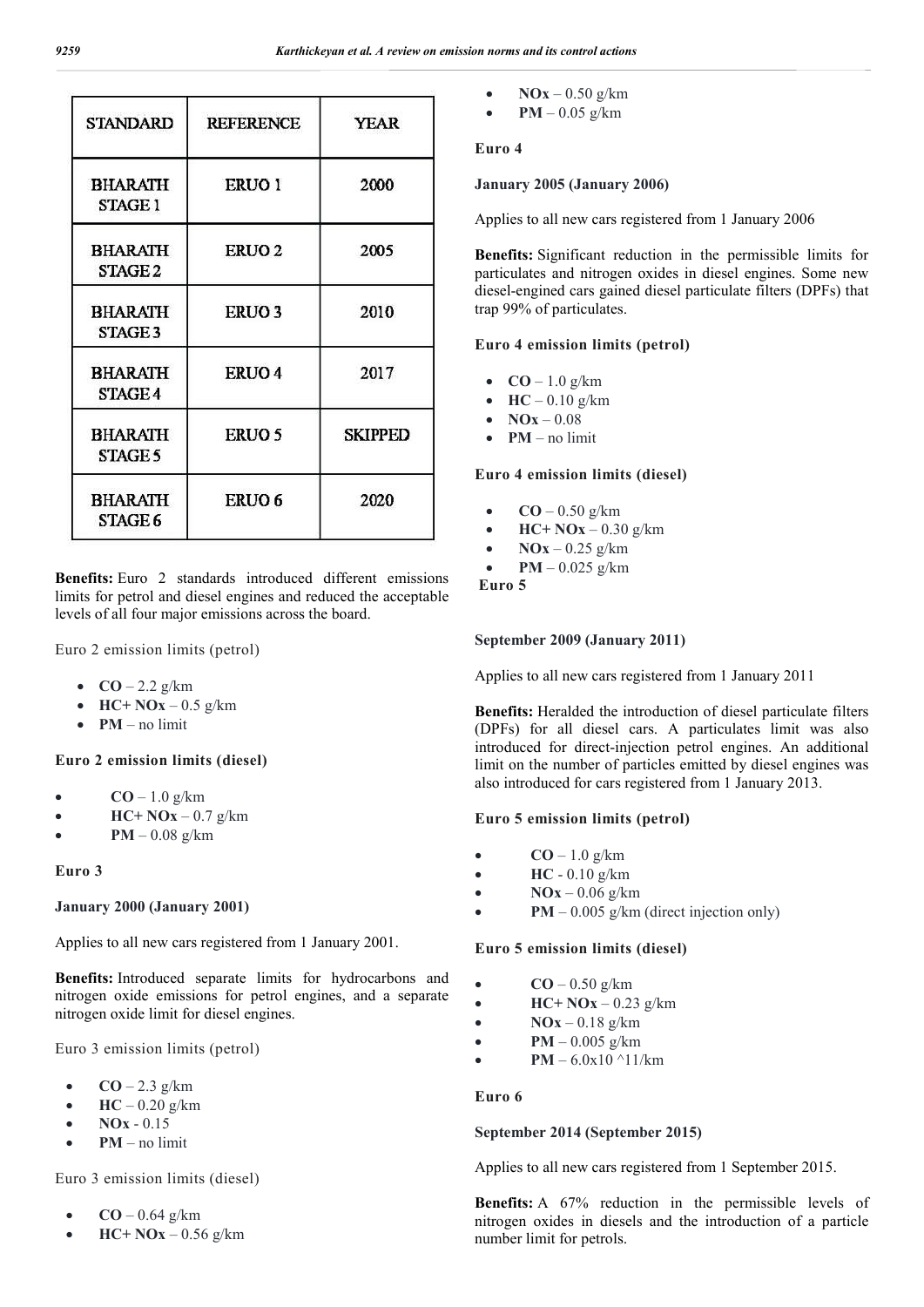Car makers are using two methods to meet these strict diesel limits. The first is selective catalytic reduction, which involves a liquid that converts nitrogen oxide into water and nitrogen being squirted into the car's exhaust. Alternatively, an exhaust gas recirculation system is fitted, which replaces some of the exhaust gas with intake air to reduce the amount of nitrogen that can be turned into NOx.

#### **Euro 6 emission limits (petrol)**

- $\bullet$  **CO** 1.0 g/km
- **HC** 0.10 g/km
- **NOx** 0.06 g/km
- **PM** 0.005 g/km (direct injection only)
- $PM 6.0x10$  ^11/km (direct injection only)

#### **Euro 6 emission limits (diesel)**

- $CO 0.50$  g/km
- **HC+NOx** –0.17g/km
- **NOx** 0.08 g/km
- **PM** 0.005 g/km
- **PM** 6.0x10 ^11/km



**Exhaust emission from internal combustion**

**Three way catalysts:** Three way Catalysts are the main auto catalyst technology used to control emissions from gasoline engines. The catalyst uses a ceramic or metallic substrate with an active coating incorporating alumina, ceria and other oxides Three-way catalysts operate in a closed-loop system including Three-way catalysts operate in a closed-loop system including<br>a lambda or oxygen sensor to regulate the air-to-fuel ratio on gasoline engines. The catalyst can then simultaneously oxidize CO and HC to CO2 and water while reducing NOx to nitrogen.



**Control Technologies For Particulate Matter**

**Diesel particulate filter:** Diesel Particulate Filters (DPFs) have been applied to production vehicles since 2000 and have become standard equipment on all new diesel cars in Europe since the introduction of the Euro 5 norm. In wall-flow filters, particulate matter is removed from the exhaust by physical filtration using a honeycomb structure similar to a catalyst substrate but with the channels blocked at alternate ends. The exhaust gas is thus forced to flow through the walls between the channels and the particulate matter is deposited as a soot cake on the walls. Such filters are made of ceramic carbide or aluminium titanate honeycomb materials. I to production vehicles since 2000 and have<br>equipment on all new diesel cars in Europe<br>tion of the Euro 5 norm. In wall-flow filters, particulate matter is removed from the exhaust by physical filtration using a honeycomb structure similar to a catalyst substrate but with the channels blocked at alternate ends. The exhaust gas is thus forced to flow thro



**Diesel particulate filter**

**Gasoline particulte matter:** Gasoline particulate filters (GPF) are an emission after treatment technology based on diesel particulate filters (DPF), developed to control particulate emissions from gasoline direct injection (GDI) engines. The filters utilize wall-flow substrates first developed for diesel particulate filters. The GPF regenerates passively, but an active regeneration assist is needed to prevent filter plugging during low temperature duty cycles. Ash has an impact on GPF performance and—if the GPF is coated with a three catalyst—can be a source of catalyst poisoning. Gasoline particulte matter: Gasoline particulate filters (GPF) are an emission after treatment technology based on diesel particulate filters (DPF), developed to control particulate emissions from gasoline direct injection



**Gasoline particulte matter particulte matter**

**Nox Control Technologies:** Selective Catalyst Reduction is an exhaust after treatment emission control system used to clean oxides of nitrogen (N0x) in the in the exhaust The efficiency of SCR for NOx reduction also offers a benefit for fuel consumption. **Introl Technologies:** Selective Catalyst Reduction is an st after treatment emission control system used to clean of nitrogen (N0x) in the in the exhaust The efficiency of for NOx reduction also offers a benefit for fuel



**Selective catalysts red reduction system**

It allows diesel engine developers to take advantage of the trade-off between NOx, PM and fuel consumption and calibrate the engine in a lower area of fuel consumption than if they had to reduce NOx by engine measures alone. Particulate emissions are also lowered and SCR catalytic converters can be used alone or in combination with a particulate filter. lows diesel engine developers to take advantage of the consumption and rate the engine in a lower area of fuel consumption than if had to reduce NOx by engine measures alone. Particulate sions are also lowered and SCR cata